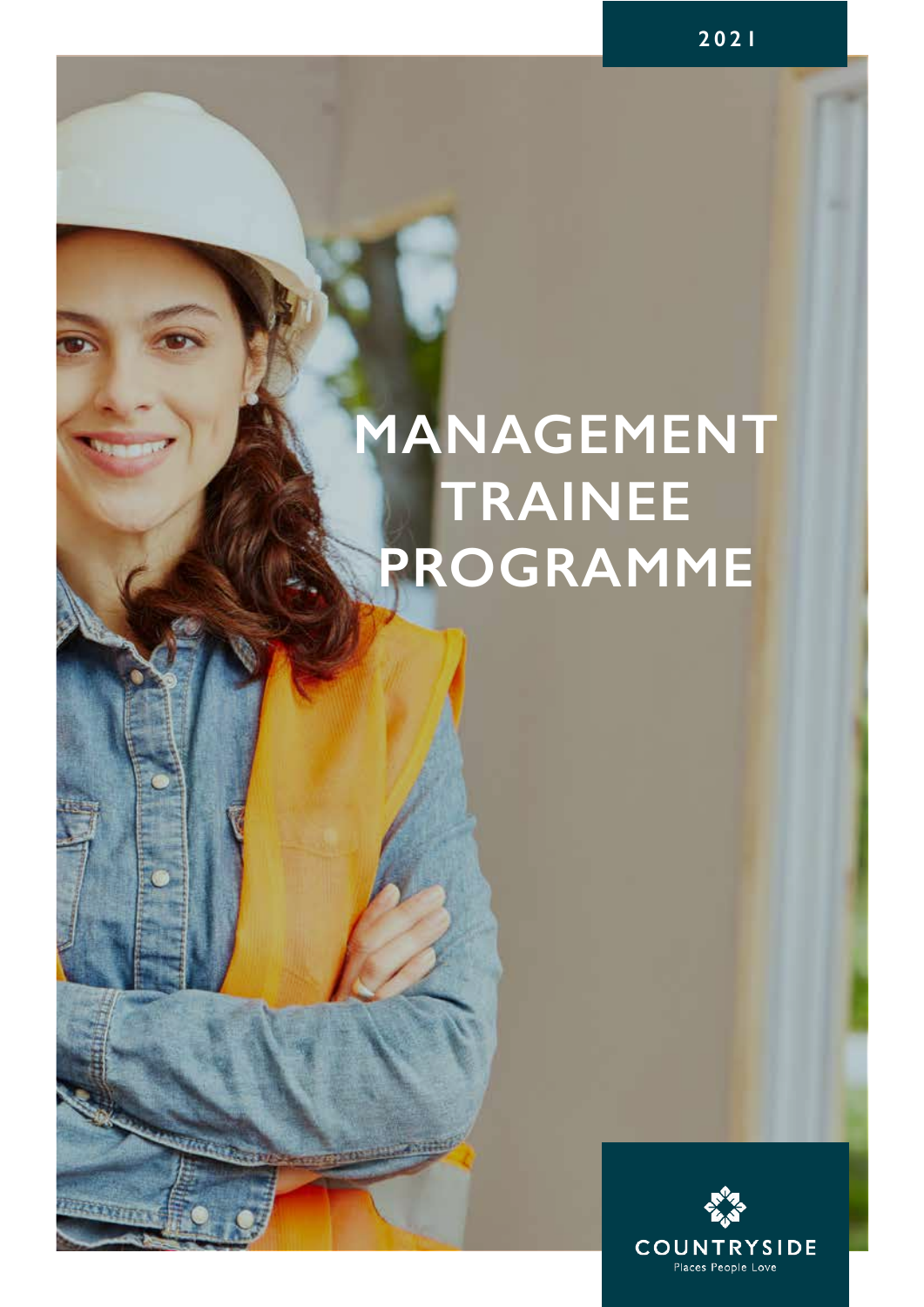# **OUR DEDICATION TO FUTURE TALENT**

At Countryside we are committed to developing and fostering future talent through a range of early career entry points. We are investing time, energy and passion into our Management Trainee Programme, providing an entry level platform for a fulfilling and purposeful career.

We are proud to have 150 colleagues, from diverse backgrounds, who are in work and learn positions across the Group. They are supported by their teams to progress and deliver at every stage in their development.

**We are proud to have 150 colleagues, from diverse backgrounds, who are in work and learn positions across the Group. 66**<br>rou

Countryside is committed to building communities through high-quality design and build. A key enabler in achieving this is establishing an inclusive culture with a diverse talent pool that reflects the communities we work with.



**"**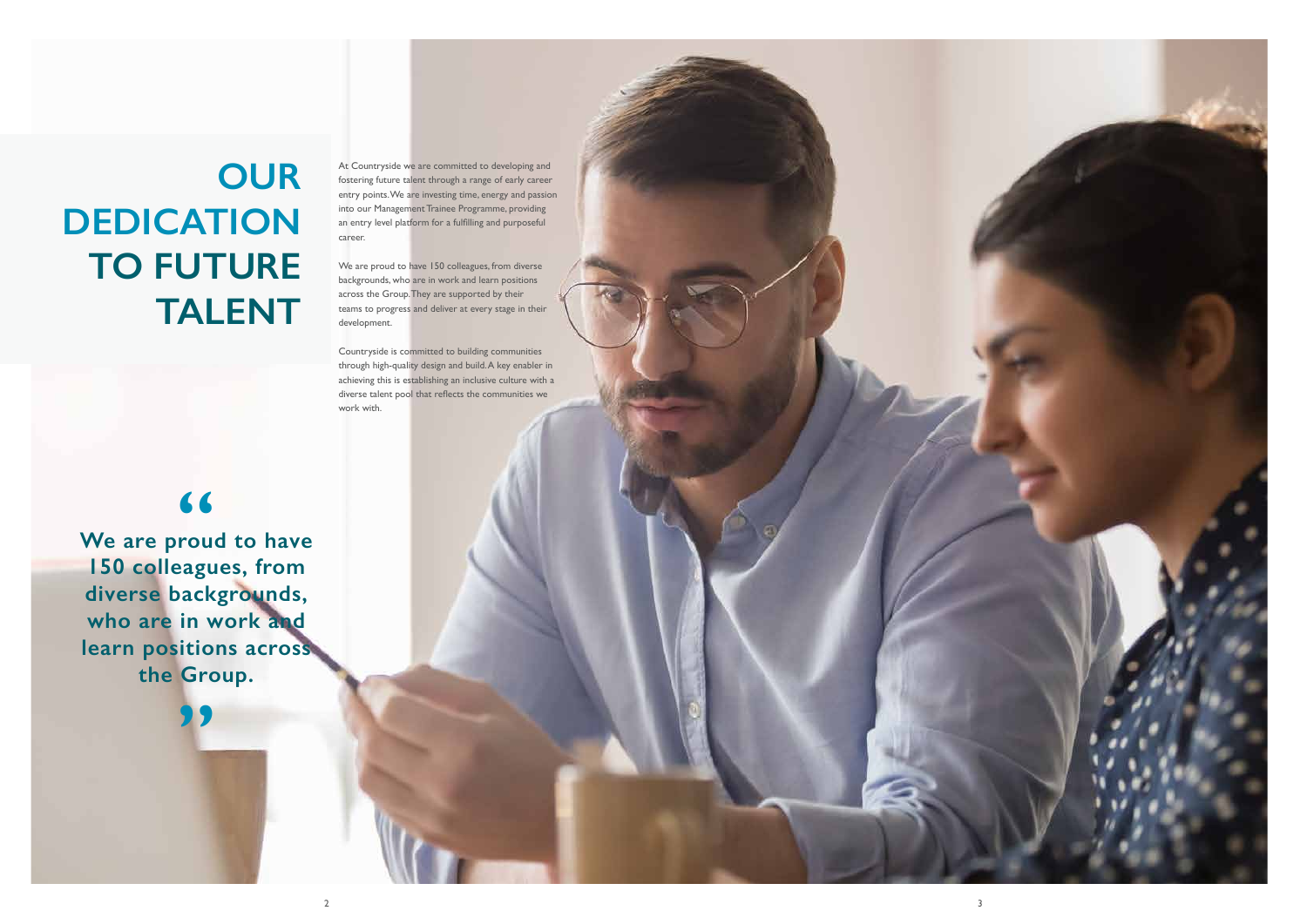

# **ABOUT COUNTRYSIDE**





**We are passionate about everything we do today and are proud about the legacy we leave behind.We care deeply about creating places people love.** 

Countryside is the UK's leading mixed-tenure developer specialising in building communities, not just houses. Creating places of character and quality, where people aspire to live.

With over 60 years' experience, we have a reputation for high quality design and build, sound governance and good management practices.

Our business is focused on placemaking which we deliver through two complementary divisions, Housebuilding and Partnerships. The Housebuilding division develops sites that provide private and affordable housing, on land owned or controlled by the Group. Our Partnerships division specialises in regeneration of public sector land, delivering private and affordable homes by partnering with local authorities and housing associations.

A placemaker's skill is to understand the true spirit of a place. To recognise its character to best shape its future. To enhance the public realm for the way we live today.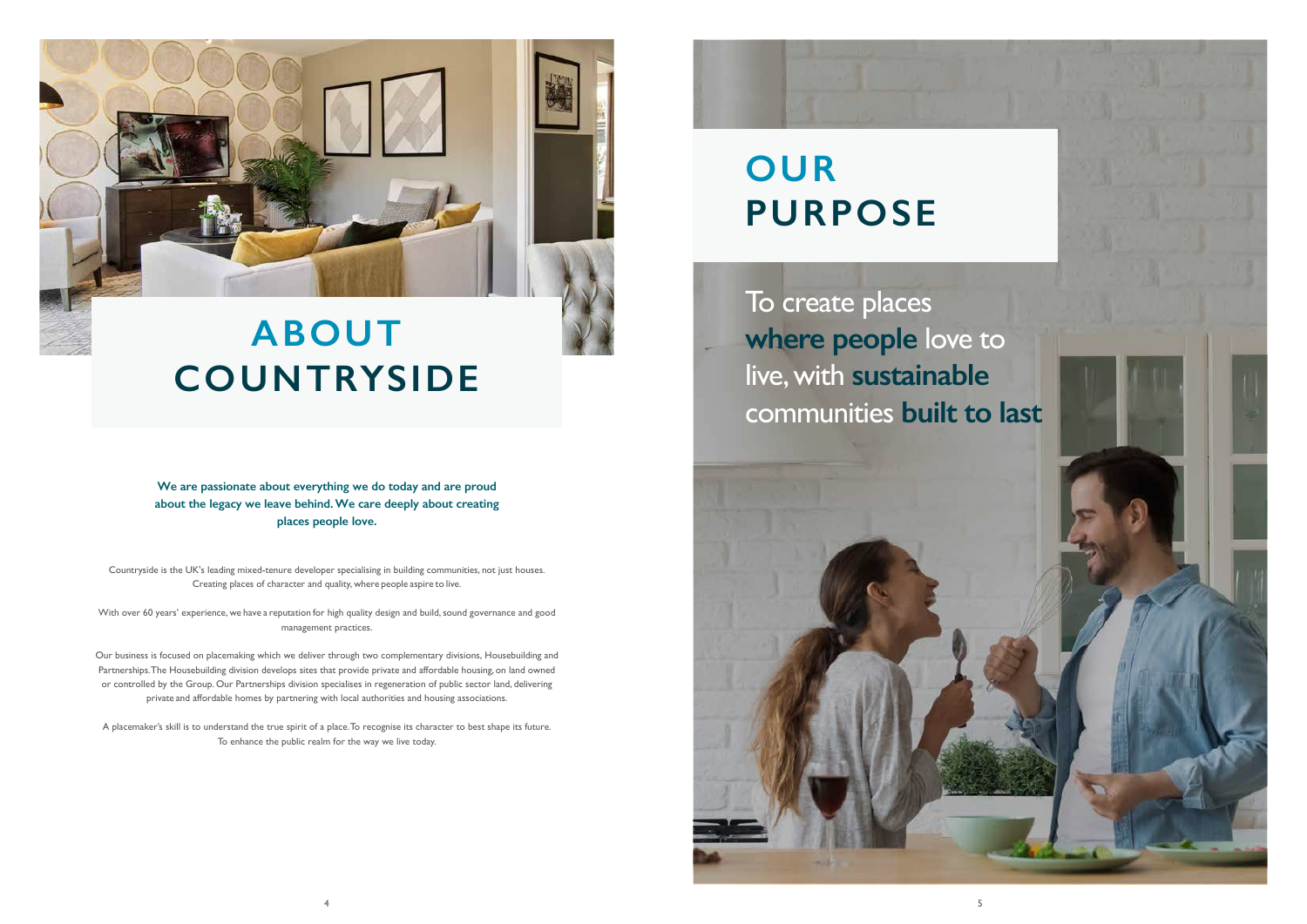7



# **OUR MANAGEMENT TRAINEE PROGRAMME**



Our two-year Management Trainee Programme is the first step on a rewarding journey to finding your professional purpose. Supporting you to reach your professional goals, both individually and as part of a team. At Countryside we recognise that not everyone will follow the exact same pathway, but we pride ourselves on the structure and support we put in place for you to grow.

Our Management Trainee Programme is designed to develop exceptional housebuilding professionals in the Countryside Way. You will be supported to complete a L4 Higher Apprenticeship, earning a competitive salary whilst you learn.

**On the programme you will specialise on the job, in one of four roles:**

- Quantity Surveying
- **Estimating**
- Assistant Site Management
- Technical Coordinator

You will have access to an experienced mentor helping you to reflect on your goals, understand where you are currently in your development, review your options and to explore the best way forward for your career journey. Helping you to succeed and reach your goals.

During the programme your performance and development will be regularly reviewed and you will receive regular feedback on how you are doing. You will also have the opportunity to participate in short-term shadowing in other disciplines, further broadening your knowledge and experience.

evel 4 ap<br>actical ex The opportunity to undertake a Level 4 apprenticeship provided me with the perfect blend of theoretical and practical experience, helping me to progress in my career. I have been able to apply the knowledge I have gained from my training in my role, which has helped to build my overall confidence.

On successful completion of the programme your career journey will continue, and you will be encouraged to continue your learning, whilst building on your experience working on a variety of different projects. Underpinning your early career will be a suite of development days and masterclasses helping you to develop and grow.

> **being a beginner."**<br> **D** I would highly recommend a career within the construction industry. There is a growing demand and ample opportunities available within it. Never be afraid of



**OUANTITY** SURVEYOR

Estimators calculate how much construction projects will cost, factoring labour, material and equipment requirements and assist with cost reporting. They negotiate with suppliers and gain quotes from subcontractors and use this information to compile detailed cost proposals for a client. A qualified Estimator can progress to senior roles such as a Commercial or Estimating Director.



Quantity surveyors support the tender process and ensure value for money on a project by estimating and controlling costs for construction projects, ensuring quality and legal compliance. As a quantity surveyor you will be responsible for helping to cost projects, set budgets, estimate quantities and work to project timelines. Much of the information you provide will be shared with others. A qualified Quantity Surveyor can progress to senior roles such as a Commercial Director.

"When I started working at Countryside, I had an interest in the construction industry however I didn't know how I wanted to progress my career.

A Surveying apprenticeship within the Partnerships division, provided a secure alternative to being in full-time education.Not only did the coursework increase my knowledge of construction, the vital practical experience was available from attending site on a weekly basis.

#### HARRY LATHAM

### PAIGE HUMPHREYS

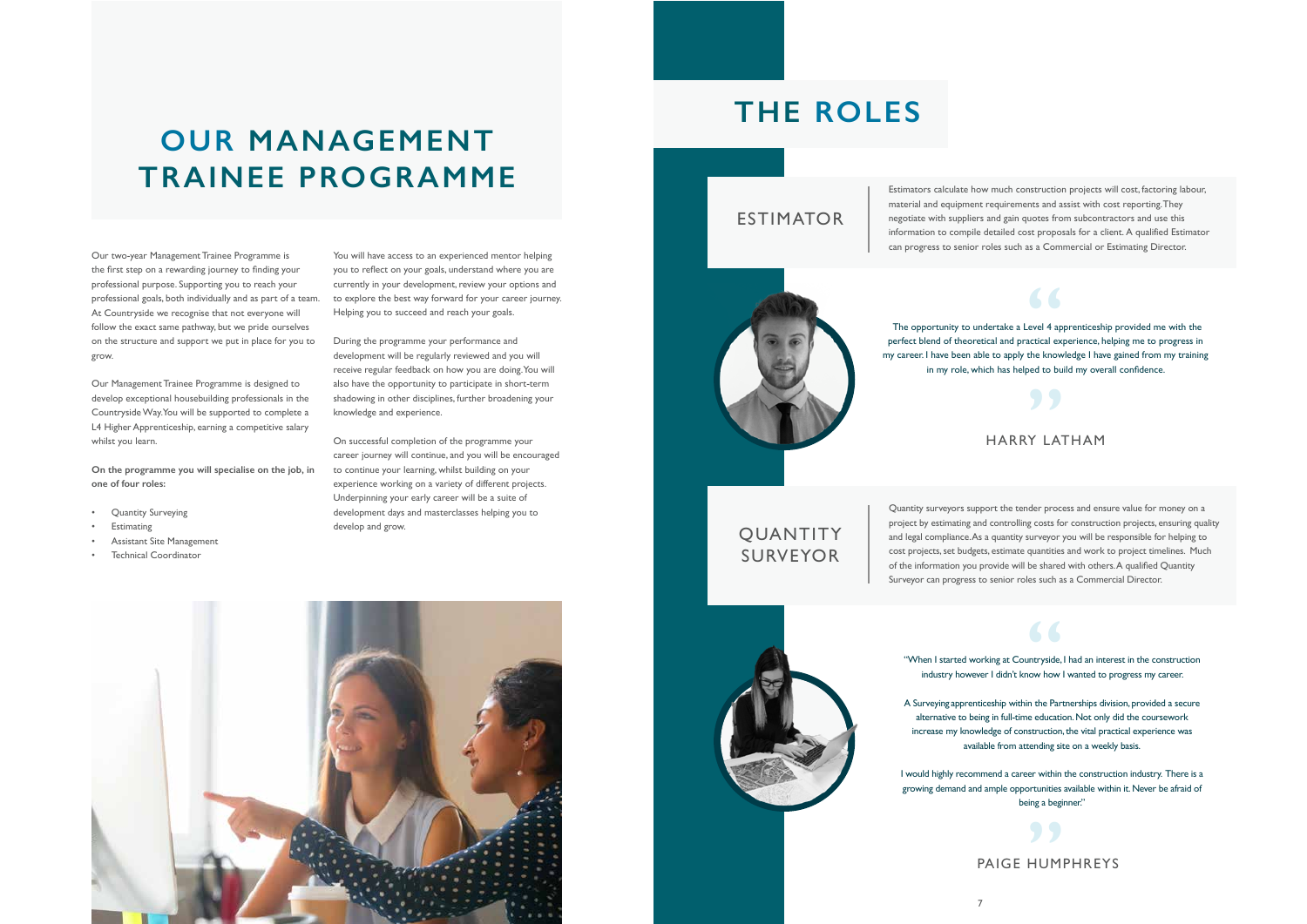Technical drawings and designs are used during the build and on-going maintenance of a structure. Design managers bring together architects, structural and service engineers, along with specialist designers to create coordinated designs and technical drawings. Your career could progress into a Design or Technical Director.



Learning about the entirety of the build and seeing the project develop in front of Learning about the entirety of the build and seeing the project develop in front of your eyes is one of the most fulfilling aspects of working in construction. It gives me immense job satisfaction knowing that I made an important and lasting contribution to the customer.

## I really enjoyed completing this apprenticeship. I have only been in the construction I really enjoyed completing this apprenticeship. I have only been in the construction industry for the last 3 years and by completing this apprenticeship I have started to understand more about how the industry works. It has helped me fill in the gaps within my current role enabling me to progress. Going over everything from different types of procurement routes to scheduling and time management on site.

Working as a trainee with Countryside has been a thoroughly enjoyable experience. The collaboration from the Site Managers, trades and the surrounding departments have been fantastic, and the knowledge I have gained is invaluable.

I have been able to take elements learnt on my apprenticeship and use them whilst on site, which has been an enormous help in understanding numerous processes.

My future goals would be to continue learning new things and challenging myself further. The sky's the limit! **"**

### TECHNICAL COORDINATOR

# KRIS ANDERSON

### VICKY DONN

Assistant site managers work on building sites, ensuring projects are completed safely, on time, to a high standard and within budget. They maintain and ensure the monitoring of health and safety and adherence of good working practices. Site managers will coordinate with the supply chain, surveyors and project teams, to ensure a development remains on track. They are responsible for ensuring the project has enough staff, machinery and materials to get the job done. Your career can progress to a Site Manager or Construction Director.



### ASSISTANT SITE MANAGER

## **YOUR CAREER DEVELOPMENT**

- Construction Design and Build Technician
- Construction Site Supervisor
- Construction Quantity Surveying Technician

AS A TRAINEE YOU WILL UNDERTAKE A LEVEL 4 QUALIFICATION IN ONE OF THE FOLLOWING APPRENTICESHIP STANDARDS:

#### AT COUNTRYSIDE WE PRIDE OURSELVES ON SUPPORTING YOUR DEVELOPMENT. YOU WILL:

#### THE BENEFITS

By learning and earning on the job, you will be fully funded to complete a HNC equivalent apprenticeship. We will link you with the relevant provider who will deliver the formalised training elements, providing the off-the-job training required for your apprenticeship. As you are in work with Countryside, you will be supported to develop a broad and extensive knowledge base, working on projects you'll be proud of!

- Earn an income, whilst learning and gaining practical experience on a variety of projects; so, no university debts.
- Have a dedicated line manager who will undertake regular reviews with you, giving you feedback on what you are doing well as well as identify any development areas.
- Be introduced to a dedicated mentor who will provide continuous guidance and reassurance throughout the programme.
- Have your very own development plan which will include a range of both knowledge based and interpersonal learning opportunities.
- Have access to our digital learning platform helping you track your learning plan, access bitesize learning and online communities.
- Be networked with fellow trainees.
- Become a STEM ambassador, giving you skills to support young people thinking about a career in construction.
- A starting salary from £18,000 with progression linked to meeting study and work performance.
- Twenty-five days annual holiday plus bank holidays.
- A rewards package allowing you to personalise benefits to suit you and your family including life assurance and private medical cover.
- Online cashback and discounts.
- Personal pension plan.
- Bonus scheme.
- Private Medical Cover.